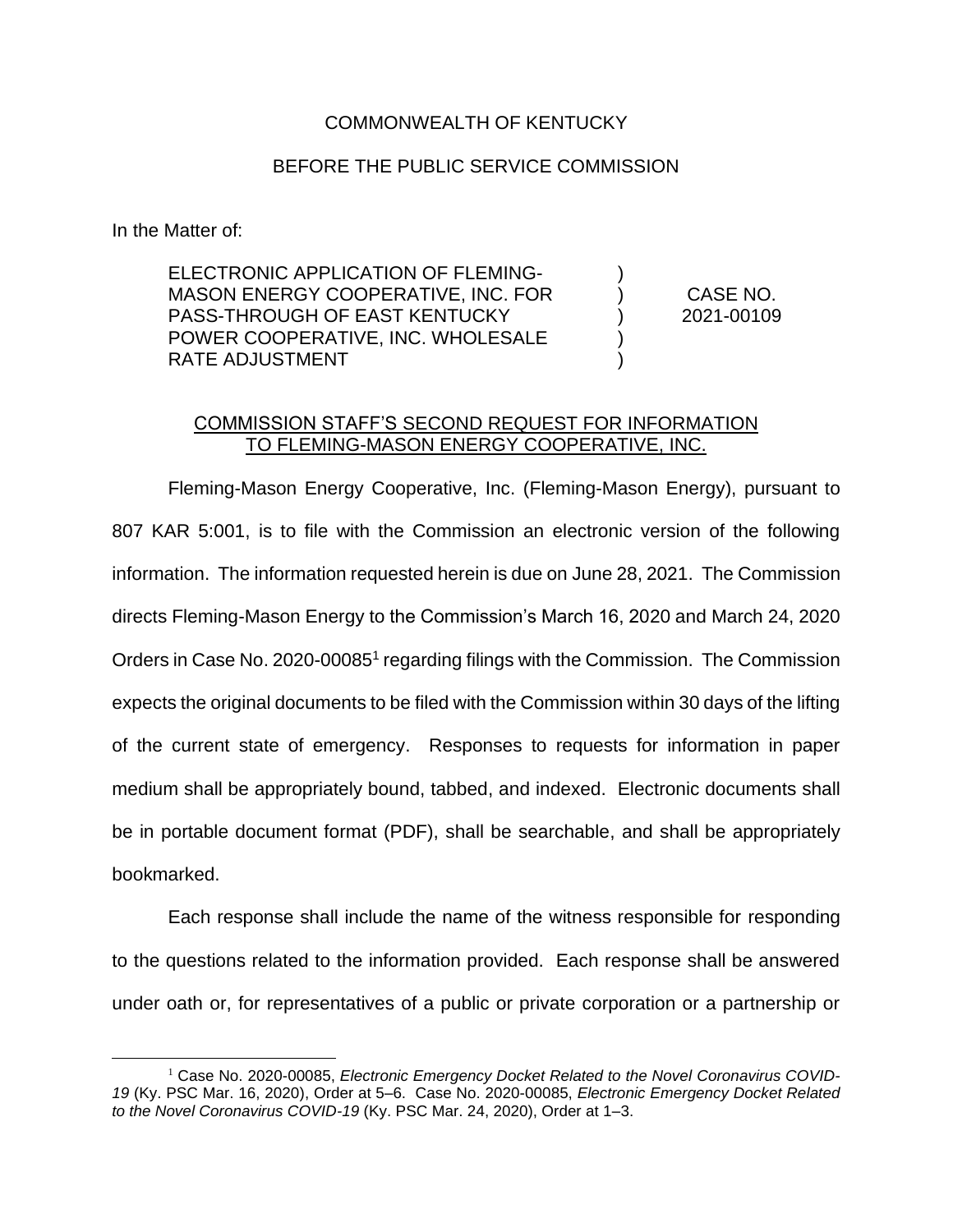association or a governmental agency, be accompanied by a signed certification of the preparer or the person supervising the preparation of the response on behalf of the entity that the response is true and accurate to the best of that person's knowledge, information, and belief formed after a reasonable inquiry.

Fleming-Mason Energy shall make timely amendment to any prior response if Fleming-Mason Energy obtains information that indicates the response was incorrect when made or, though correct when made, is now incorrect in any material respect. For any request to which Fleming-Mason Energy fails or refuses to furnish all or part of the requested information, Fleming-Mason Energy shall provide a written explanation of the specific grounds for its failure to completely and precisely respond.

Careful attention shall be given to copied material to ensure that it is legible. When the requested information has been previously provided in this proceeding in the requested format, reference may be made to the specific location of that information in responding to this request. When applicable, the requested information shall be separately provided for total company operations and jurisdictional operations. When filing a paper containing personal information, Fleming-Mason Energy shall, in accordance with 807 KAR 5:001, Section 4(10), encrypt or redact the paper so that personal information cannot be read.

1. Provide the monthly usage and revenue for AppHarvest Morehead Farm, LLC (AppHarvest Morehead) for 2020 and 2021 to date.

2. Explain whether a pro forma adjustment for the additional revenue received from AppHarvest Morehead should be applied to Fleming-Mason Energy's 2019 test-year revenues.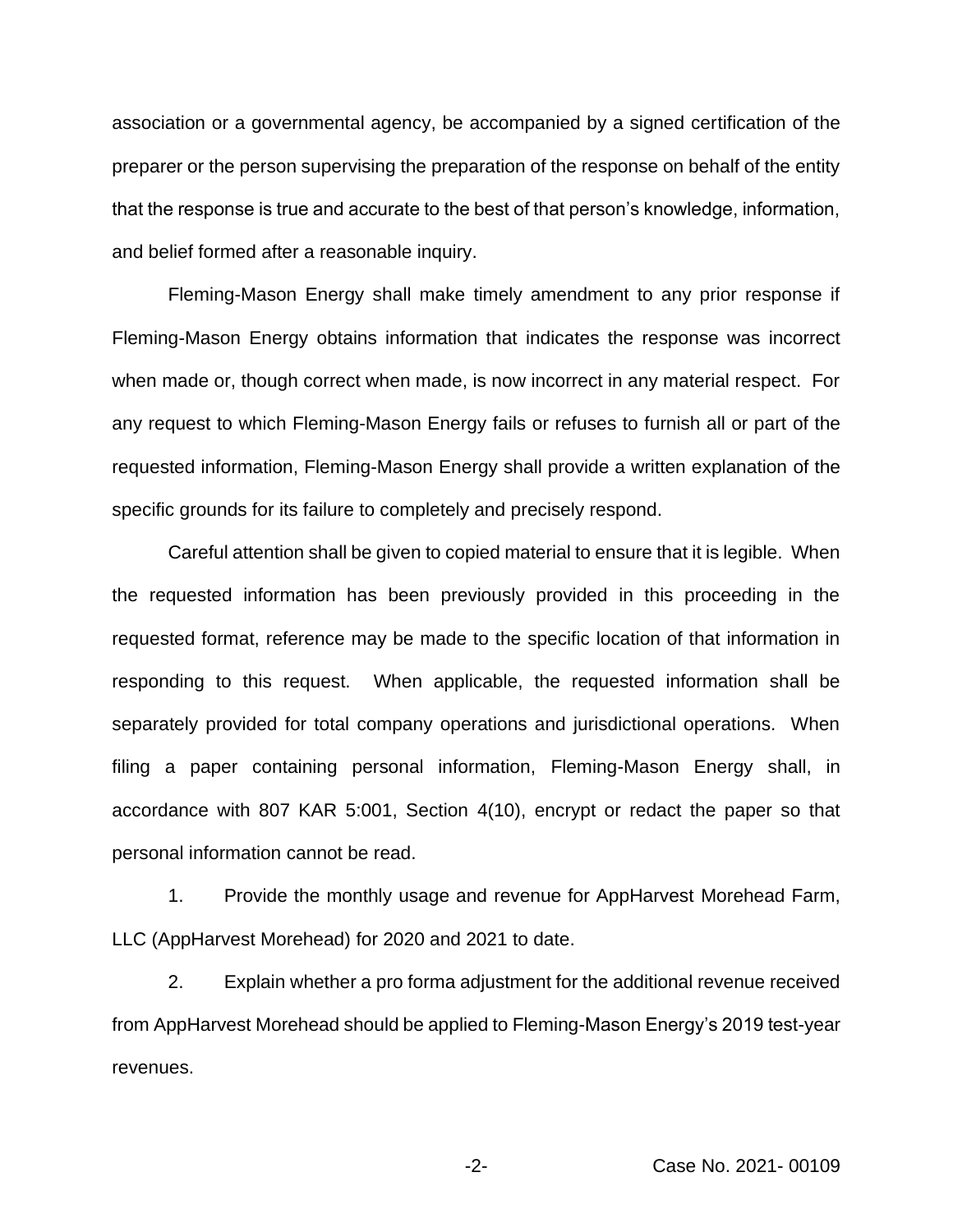a. If a pro formal adjustment is made, provide the adjustment and an update to Fleming-Mason Energy's Response to Commission Staff's First Request for Information, Item 5.

b. If Fleming-Mason Energy disagrees with such an adjustment, explain whether the current allocation of Fleming-Mason Energy's portion of East Kentucky Power Cooperative, Inc.'s (EKPC) rate increase will result in additional revenues for Fleming-Mason Energy and whether the other rate classes will pay more than their fair share of the pass-through.

c. Explain whether a pro forma adjustment should be made to EKPC's test-year pro forma revenues.

d. If an adjustment should be made to EKPC's test-year pro forma revenues, explain whether this adjustment should then be applied to the calculation of Fleming-Mason Energy's rate increase.

Shde C. Thedwell

Linda C. Bridwell, PE Executive Director Public Service Commission P.O. Box 615 Frankfort, KY 40602

DATED <u>\_JUN 15 2021 \_</u>\_\_\_\_\_\_\_\_\_\_\_

cc: Parties of Record